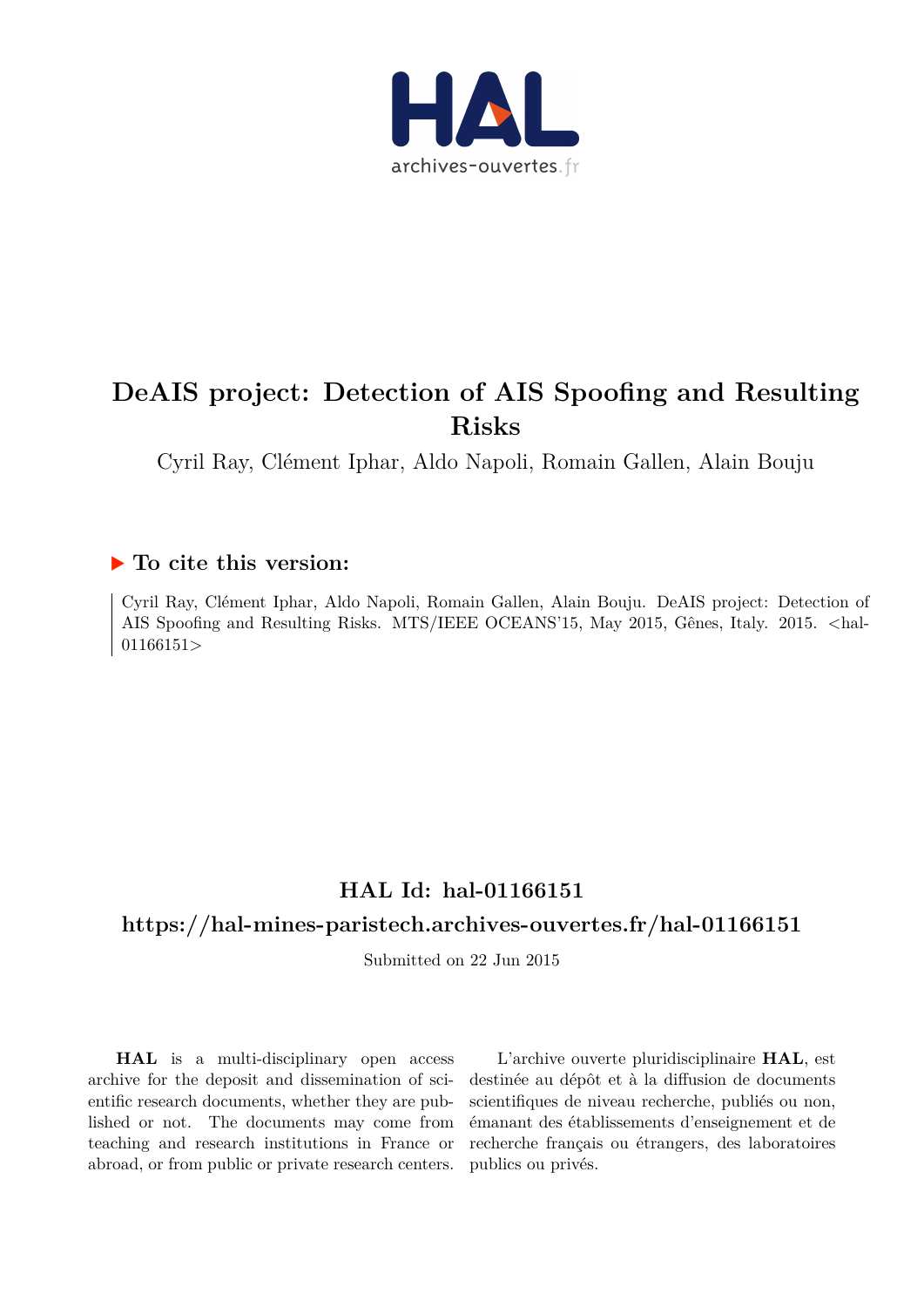# DeAIS project: Detection of AIS Spoofing and Resulting Risks

Cyril RAY Naval Academy Research Institute (IRENav) Brest, France cyril.ray@ecole-navale.fr

Romain GALLEN CEREMA France romain.gallen@developpement-durable.gouv.fr

*Abstract* **— Crossroads of international issues, maritime domain is facing growing human activities (fishing, transportation, boating…) involving a large spectrum of ships from small sailing boats to super tankers. This increase of maritime mobilities has favored the appearance and generalization of position report systems for keeping track of ships movements. Amongst these systems, cooperative position reports using devices such as the Automatic Identification System (AIS) have been widely deployed and used. Recent works have shown that falsification of AIS messages is possible, and therefore could mask or favor illegal actions, lead to disturbance of monitoring systems and new maritime risks. This paper presents these new threats and risks and introduces a novel methodological approach for modelling, analyzing and detecting such maritime events.** 

*Keywords—Automatic Identification System (AIS), maritime risks, data mining* 

#### I. INTRODUCTION

The maritime environment has a huge impact on the world economy and our everyday lives. Beyond being a space where numerous marine species live, the sea is also a place where human activities (sailing, cruising, fishing, goods transportation...) evolve and increase drastically [2]. This ever increasing traffic leads to navigation difficulties and risks in coastal and crowded areas where numerous ships exhibit different movement objectives which can be conflicting (e.g. sailing vs. fishing). The disasters and damages caused in the event of sea collisions can pose serious threats to the environment and human lives. The sea surveillance has therefore become a major concern. Many government authorities have set up strategies to prevent these sea tragedies but also to protect the principle of free movement, control of people's rights and territorial integrity. These last objectives imply a need to "provide an answer" to illegal immigration, drug smuggling, and terrorism.

Clément IPHAR, Aldo NAPOLI MINES ParisTech, CRC Sophia Antipolis, France {clement.iphar, aldo.napoli}@mines-paristech.fr

> Alain BOUJU L3i-La Rochelle University Brest, France alain.bouju@univ-lr.fr

From this dynamic emerges the will to develop sea surveillance systems including ways to improve maritime security and identify illegal or suspicious ships behaviors. The consideration of this control issue by the International Maritime Organization (IMO) has partly evolved in the last decade from education and navigational rules (e.g. International Regulations for Preventing Collisions at Sea: COLREGS) to technical answers for traffic monitoring. The IMO has thereby defined the e-navigation concept, based on the harmonization of marine navigation systems with the collection, integration, exchange, presentation and analysis of maritime information onboard and ashore by electronic means  $[3]$ .

The understanding of a maritime situation and/or vessels intentions comes through an analysis of ships localizations. Such an analysis can rely on short and/or long-term data records. Short-term is related to the identification of instantaneous comportment (for example an intrusion in a restricted area) and long-term is related to the analysis of trajectories with the identification of specific behaviors (for example having forbidden or dangerous manoeuvres). Nowadays, ships are fitted out with almost real-time position report systems whose objective is to identify and locate vessels at distance (Automatic Identification System (AIS) for example). The AIS completes the radar pictures in order to provide a declarative and a real-time situation to ships. It provides data to land services such as harbour authorities and Vessel Traffic Services (VTS) in charge of traffic surveillance but they also feed on-line providers (e.g. Marine Traffic) with high frequency position reports. Combined with radar surveillance and others, real-time localization of ships in coastal area (around 40 miles) is effective though given the wider range of AIS (as compared with radar), the maritime situation beyond radar range solely depends on AIS messages received. Also, there exist some recent VTS centers that depend totally on AIS technology when they are not equipped with radar.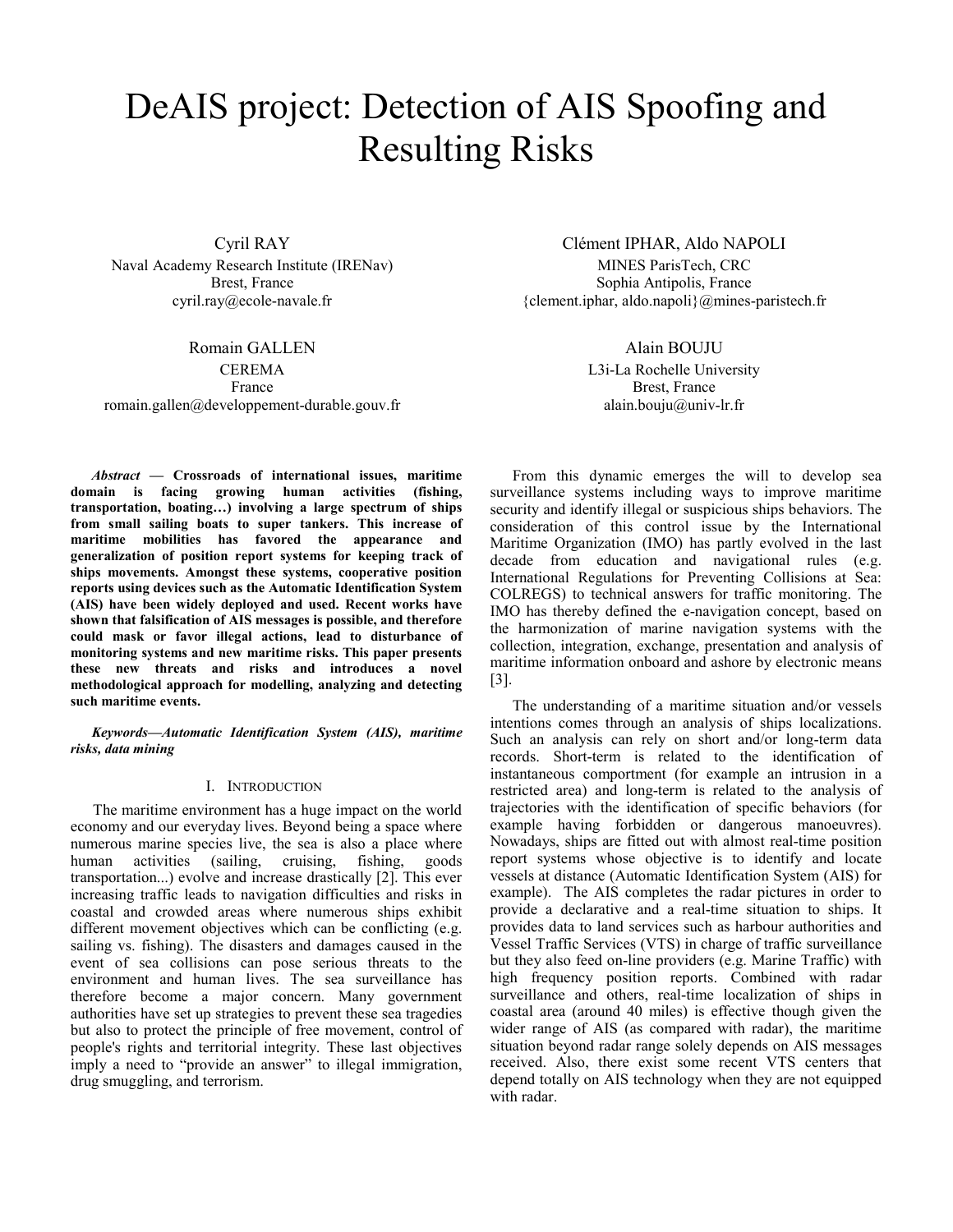This research belongs to a French National Research Agency (ANR) project which started in November 2014. The following presents new threats and risks raised by falsification and hacking of the AIS and introduces our methodological approach for modelling, analyzing and detecting these new maritime risks. Section II describes possible failures of the AIS at the physical, communication, logical levels and proposes a classification of related risks and threats raised by attacks. Section III sketches risk modeling principles and introduces real-time message-based data mining methodology proposed to identify abnormal messages and navigational behaviors. Section IV gives some conclusions and current perspectives.

#### II. RISKS AND THREATS

There are several definitions of risk, which usually give a dual meaning to this concept. The risk includes both the potential losses (vulnerability) and the probability of a hazardous event [18].

In order to improve the management of these risks at sea, the maritime surveillance system must reach an improved analysis of the behaviors of ships, along with an integrated surveillance system. Much research is still ongoing in the field of Maritime Domain Awareness (MDA), which is defined as the constant perception of maritime environmental elements with respect to time and space, the comprehension of their meaning and the projection of their status after some variable has changed [19]. Thus new axes for reflection should be addressed, in order to improve the process of risk detection.

The International Maritime Organization has defined the MDA as the understanding of all information and activities associated with the marine environment, which may have an impact on security, safety, economy or environment [9]. However, the spoofing of the AIS system (onboard or not) leads to new risks at sea. Those risks are about the vessel itself, the surrounding vessels, the environment, offshore and coastal infrastructures, organizations and finally societies. This underlines the urgent need for the development of largescale monitoring systems managing the problem beyond MDA principles through the understanding of maritime situation but also through the understanding of technical means providing this maritime situation.

#### *A. Vulnerabilities of the AIS system at sea, at radiocommunication level and ashore*

#### *1) A lack of control of AIS installations*

The installation of AIS transponders on ships, their initial configuration and the permanent information (such as MMSI, name, length, position on the ship, *etc.*) embedded in the transponders are made by certified installers in order to provide a standardized exploitation such as described by IMO (IMO Res.917(22) and IMO Res.956(23, 2004)).

Nonetheless, the data send by transponders, onboard ships or ashore, are not subject to any kind of control. The IMO recalls users and installers that it is their responsibility to make sure that data sent are exact and conform to existing standards, but a shutdown, a bad or a lack of declaration regarding the

current status of the ship (specifically voyage related data), a wrong installation (position, power, connection to sensors) or a wrong configuration of the transponder (frequency, type of messages sent) may have an impact on the mutual detection of ships resulting in absence of detection or low detection rate, bad handling of the risk of collision, false alarms and also have an impact on the detection of abnormal behaviour by maritime surveillance systems.

#### *2) Vulnerabilities of embedded AIS transponders*

It is clearly stated in IMO Res. 917(22) that only static information was supposed to be saved in the transponder when it is installed and connected onboard. Nonetheless, it is still possible to modify them afterwards through simple means and these pieces of information might be made irrelevant if not correctly updated when some changes in the life of the vessel occur (change of name, change of position of the transponder).

Other data such as voyage related or dynamic information are not controlled by any means though it is strongly recommended that users should check their correctness and check the right configuration and installation of the transponder on a regular basis. It is a common case that ships travelling from one departure point to another have voyage related information that is not updated.

Regarding the use of AIS onboard ships, IMO warns the users and recalls that AIS is a complementary resource of localization of neighbouring ships after the primary resource which is the radar. Nonetheless, given that the radar range is often shorter than AIS range and that the radar is far more sensitive to environmental perturbations (atmospheric conditions, sea state, size and distance from other ships), the AIS is often the only way to identify and localize ships or AtoNs in the far. A ship may currently modify its trajectory (heading, speed, rate of turn) based on AIS data that cannot be confirmed by other sources of information.

#### *3) Vulnerabilities of earthland systems*

Numerous services ashore are based on the permanent provision of AIS data received by shore stations. These services may be navigation assistance systems, maritime assistance systems or traffic organization systems that are provided by coastal states or private bodies such as harbours (including traffic surveillance, provision of AtoN and maritime safety information, provision of differential positioning information). Other services such as fleet tracking, logistics also rely on AIS data in order to work properly.

Neither control nor mandatory regulations are imposed on the installers of such shore systems (AIS base stations, receivers, AtoN transponders). The responsibility of the correct installation, connection and configuration of these devices rely solely on the technical units in charge of these operations. There is nowadays no means provided under recommendation of the IMO or of the international organizations in charge of the standardization that enables *a posteriori* checking of the good operational and technical behaviour of these AIS services.

It is therefore possible to envision that AtoN information provided by AIS means or other information provided by the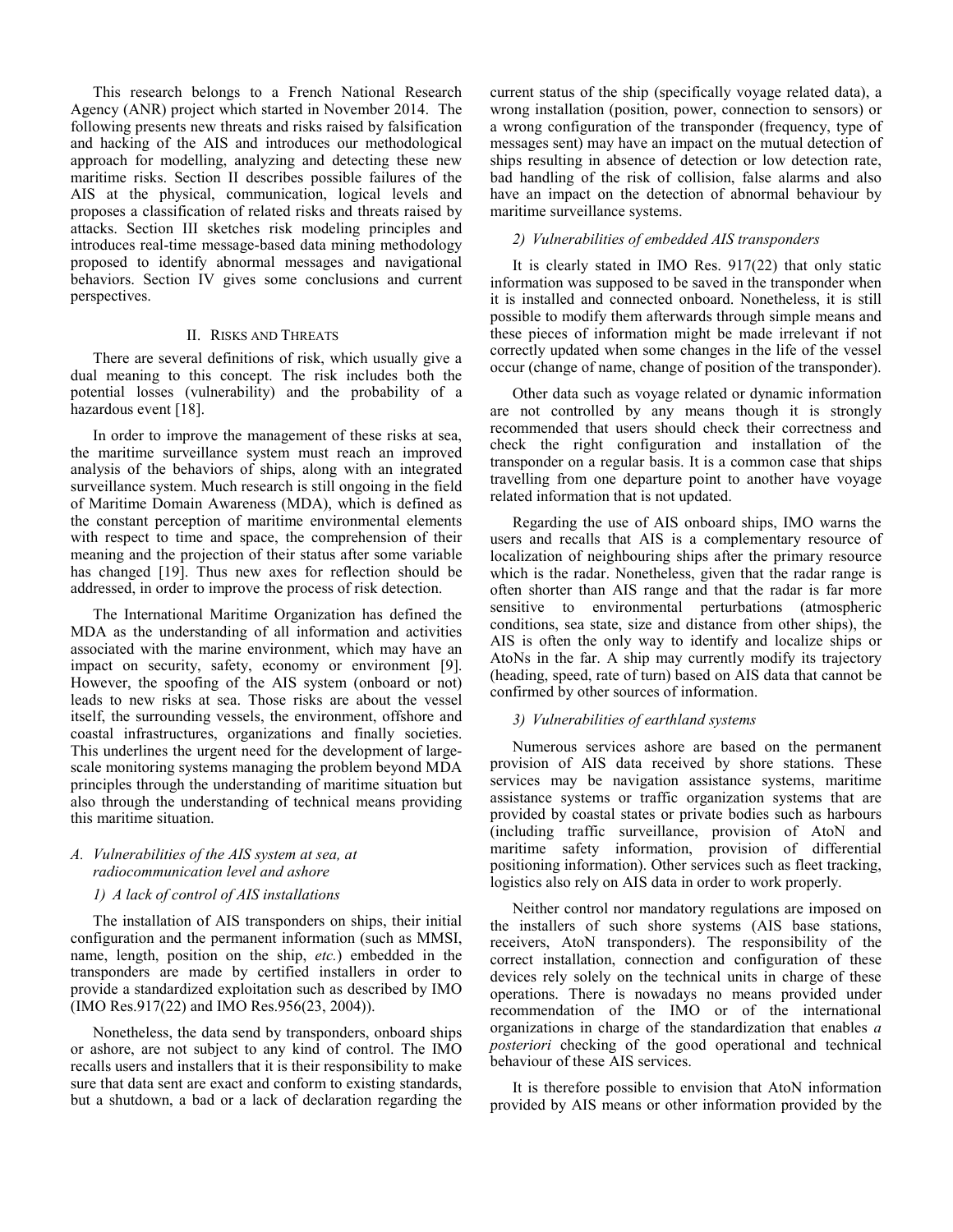network of base stations may be erroneous (false positioning of AtoNs, changes in the nominal emission rate of AIS messages, erroneous differential positioning information).

#### *4) Vulnerabilities at radiocommunication level*

The AIS technology is based on VHF frequency used also in current VHF voice communications. Though the channels used for AIS are not a standard accessible communication channel for VHF voice devices onboard and onshore, shore and embedded VHF radios can have access to the same channels (but their configuration specifically regarding the numbering of the maritime radio channels differ due to the bandwidth of the different channels and their capacity to hold full duplex, half duplex or single channel communications). The use of radios allowing to have access to the AIS channels through manual tuning may cause radio interferences on these frequencies. Such an emitter tuned on AIS frequencies may impair the capacity of neighbouring receivers to receive distant AIS messages and it may also impair the capacity of a close transmitter of broadcasting its messages by masking it to all distant receivers.

A similar problem could also occur on-board or in coastal radio stations because of the proximity of numerous radiocommunication devices dedicated to AIS, VHF voice communications or VHF digital communications such as Digital Selective Call (DSC). Though not tuned on AIS frequencies, the closeness and difference in power of adjacent VHF devices may cause interferences and mask received messages as well as broadcasted messages from the AIS transponder or base station. This interchannel interference could either totally block emitted or received messages or it may be a less sensitive but still active phenomenon by limiting the range of received or emitted messages.

Other means to attack the AIS system in itself consist in targeting the channels used to exchange messages. If this is not done by radio interference, this can be done by overloading these channels with meaningless messages. This could cause all ships to drastically lower the range of received messages (a technical security measure automatically implemented on AIS transponders). This may also have side consequences and block the access to AIS slots for all AIS devices working in CSTDMA mode (carrier sense time division multiple access is a mode only used by class B ships and AtoNs that will cause them to emit in a given slot of time provided no one is already emitting at the same time).

Wrong messages or radio interferences are also susceptible to block the good sending and reception of valid AIS messages. More efficient ways do exist that can be put into action at radiocommunication level in order to disturb AIS communications.

The easiest way to input wrong information in ships and shore systems is to simply emit an AIS message that conforms to all standards and formats but that contains erroneous information (wrong identification, positioning, dynamic and voyage related information, wrong assignments, etc.). The consequences and the main attacks are described in detail below in part B. These attacks are probably among the riskiest ones since they are easy to do, difficult to detect and may be

focused on maximum and direct nuisance to the safety and security of targeted ships or to all ships in a given region.

#### *B. Potential threats to security and safety of navigation*

Beyond irregular behaviors at sea, malfeasance mechanisms and bad navigation practices have inevitably emerged recently to circumvent, alter or exploit such surveillance systems in the interests of offenders.

By exploiting the vulnerabilities presented earlier, some of which are easier to put in place than others for an identical threat, an attacker may generate numerous issues. The threats may either affect individual ships or put multiple ships simultaneously in hazardous situations. These actions could impact the ships themselves, the people onboard and the cargo by lessening their security level or by exposing them to immediate dangers. Some threats could have an incidence on the surveillance capacity of VTS centres and harbours, but they could also affect the assignment, positioning and use of maritime or terrestrial search and rescue resources or the use of other resources dedicated to the security of the territory, the customs or to military operations.

Not only the consequences of the implementation of such threats might strike the primary stakeholders targeted but the consequences, thus the risks, could be far much worse and affect much wider fields such as the environment at large scale, whole regions and their people, the global trading and economy.



Fig 1. Threats and risks at different levels

Recent experiments have demonstrated some of the vulnerabilities of the AIS [1]. In this work, Balduzzi *et al.* propose an overview of AIS threats and classify them as software and radio attacks. He identifies: ship spoofing, AtoN spoofing, collision spoofing, AIS-SART spoofing, weather forecasting, AIS hijacking and availability disruption threats. Actually the attacks and malfeasance should be considered as possible at each step of the system (Figure 1).

For instance, it is easy to spoof a ship identity by issuing the IMO or MMSI (Maritime Mobile Service Identity) number from another ship. Some fishing boats are practicing this offense in order to fish illegally for example by pretending to be a yacht. It is difficult to detect their illegal fishing at distance. Some captains also switch off their AIS to disappear from monitoring centres screens and electronic chart display and information systems (ECDIS) of neighbouring ships. These acts are committed consciously by people on board (Fig. 1, location 2).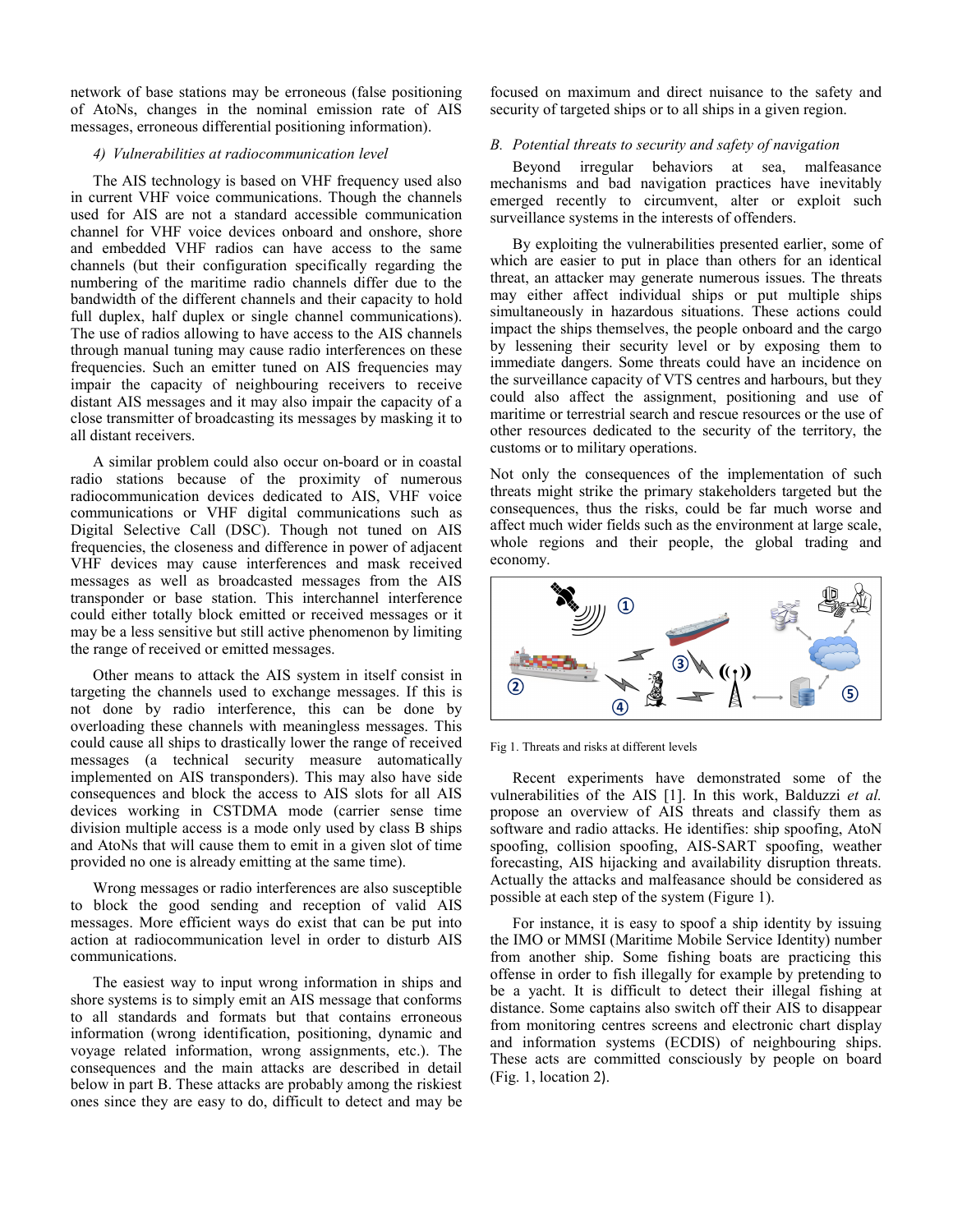Furthermore, ships can be hijacked without the knowledge of their crew or surveillance centres by injecting false differential GPS information. It is possible to affect on-board GPS position in order to divert it from its original way (Fig. 1, location 1). In that case, the captain thinks he follows a wrong cape and manoeuvres the vessel in order to bring it back to the right cape. But the captain actually diverts his own vessel unbeknownst to him. What would be, in that case, the faced risks? The vessel can be guided towards a dangerous navigation area, such as a reef zone. The vessel could then run aground. If we imagine the case of a super tanker, its grounding would be followed by an oil slick, and a disaster for the environment. The vessel could be guided towards an area of dense traffic, such as a TSS, increasing the risk of boarding with another vessel. A cape towards an area where containers are drifting (e.g. in February 2013, a storm caused the loss of 500 containers in the North Sea) would make a collision with a container and damages to the vessel unavoidable.

AIS devices and navigational aids (AtoN) can also be reconfigured at distance (Fig. 1, location 4). The generation of virtual (and false) AtoN or the hacking of their remote maintenance parameters can have dramatic consequences on navigation. One can imagine risks raised for instance by the extinction of a lighthouse at distance during the night.

Other experiments have also demonstrated that it is also possible to generate false alerts at sea, forcing organizations in charge of maritime rescue such as MRCCs to take charge of these alerts and to bring help to the virtual vessel from which the false distress signal comes from (Fig. 2, location 3). This rallying of means uselessly endangers rescuing crews and the mobilized resources cannot be used for a real accident.



Fig 2. Five false positions (red arrows) in Brest bay injected in MarineTraffic.

At the beginning AIS was mainly used through VHF in order to provide a local situation to ships at sea. With the wide diffusion of AIS technology to all classes of vessels and the ability to access to the Internet in the vicinity of the coast, more and more people, at sea or ashore, use an Internet online AIS provider such as Marine Traffic (marinetraffic.com), AIS Hub (aishub.net), Vessel Finder (vesselfinder.com). These providers could be sensible to many Internet threats like denial-of-service (DoS), virus attack or SQL Injection (Fig. 1, location 5). As these providers (even state ones) are mostly broadcasting positioning information without an accurate analysis of received messages they might broadcast false position reports (Fig. 1, location 3) to their end-users as illustrated by Figure 2.

As a summary, the AIS's system, its implementation and the protocol specification as well as the whole chain of data transmission can be affected by many threats, offering multiple attack possibilities. We propose to use long term analysis of messages and ships' trajectories with the identification of specific behaviors in order to identify abnormalities in AIS messages.

#### III. METHODOLOGY AND ARTCHITECTURE

This section introduces the proposed methodological approach for modelling, analyzing and detecting maritime threats possibly caused by the AIS.

#### *A. Modelling risks*

In order to recognize and detect the risks it is necessary to first model risk scenario. Knowledge on risks is dragged from interviews of maritime domain experts and reviews of the literature.

Risks will be modeled with ontologies. An ontology can be defined as being "a formal and explicit specification of a shared conceptualization." [5, 17]. This definition highlights four particularly important notions in the ontology area:

- Formal: means that the conceptualization and the representation of the domain must be standardized and used by a computer hardware;
- Description: specifies that both concepts and constraints used are defined in a declarative way ;
- Conceptualization: underlines the fact that an ontology is only an abstraction of the real world and that the terms used and the relationships between them shall be described without ambiguity ;
- Community: implies that ontologies promote a consensual knowledge for a community of agents.

In order to understand the behavior of a vessel and to check that information it delivers is reliable, its sole location is not sufficient. Indeed, this behavior can be analyzed through a great amount of pieces of information (meteorological conditions, surrounding vessels, *etc*….) which must be taken into account. It is here that lies the concept of semantic behavior. At each location is attached a number of pieces of information that are judged relevant enough, and which will then be used during the risky behavior detection process. The creation of a semantic representation of trajectories, and consequently a representation of behaviors, requires the enhancement of the locations of vessels by several contextual pieces of information [6]. In order to do that, three main ontologies were created, basing on the model previously developed by Yan [7, 8]:

- A trajectory ontology including various spatiotemporal concepts, necessary for a geometric definition of trajectories.
- A geographic ontology including the concepts specific to territory description (roads, harbors, bays, *etc*….).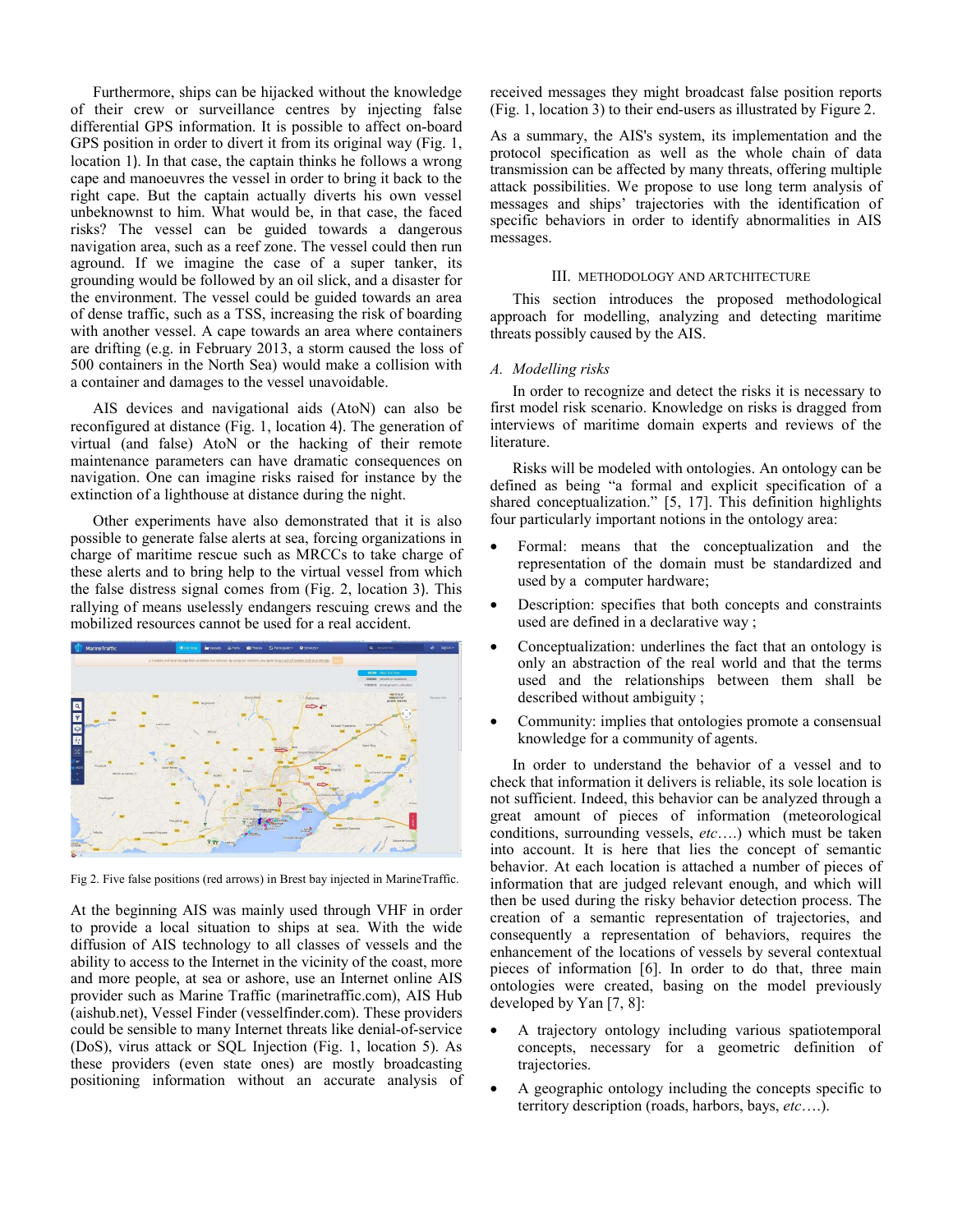• A domain ontology which is, as its name stands for, relative to the studied domain.

Our analysis of risks will be based on a four-step method, shared by several possible risks [4]:

- 1<sup>st</sup> step: **technical and functional analysis of the system.** Its goal is to understand the studied system through its components and the search of the understanding of its purposes. It is a model of the studied system ;
- 2<sup>nd</sup> step: **the qualitative analysis.** Beyond the simple identification of threats (search and identification of threat sources), its purpose is the study of threats processes, i.e. the research of feared events or of breakdowns, as well as the reasons for the threat sources to trigger themselves and the potential consequences of feared events ;
- 3<sup>rd</sup> step: **the quantitative analysis.** It enables us to measure, to weight, in terms of occurrence probability and seriousness of consequences, the feared events or the system breakdowns previously analyzed. The eventual purpose of this step is the organization into a hierarchy of feared events or of system breakdowns ;
- 4<sup>th</sup> step: **the synthesis.** It enables the highlighting of breakdowns and their combination use. The objective is to ascertain the most critical components and thus to propose the technical improvements likely to master them.

#### *B. Towards real-time detection*

Monitoring of coastal maritime areas for various purposes like safety and security, traffic management or protection of strategic areas, has been largely based on the identification of positions and trajectories and abnormal behavior detection [10]. This kind of detection is based on (1) the long-term and large-scale integration of positions from maritime traffic continuously and, (2) spatio-temporal analysis able to determine and classify a given maritime situation. This analysis requires the identification and classification of navigational behaviors, techniques of falsification of position reporting systems and knowledge extraction methods to detect abnormal maritime situations.

This detection can rely on a rule-based engine approach allowing to formalise rules and to ensure the link between the conceptual specification of a situation and its implementation [6, 12, 13]. Several studies addressed spatial ontologies to describe maritime traffic and identify dangerous and/or suspicious behaviors [14, 6]. Related to these behaviors, researchers have proposed solutions for anomaly detection from supervised approaches. They used sets of recorded trajectories and situations to define a panel of typical abnormal behaviors from statistical analysis [10, 15, 16].

Nevertheless, situation awareness in these works is mainly concerned with navigation mobilities. An information system designed for detection of AIS spoofing should provide a wider spectrum of analysis. The proposed approach relies on a simple postulate: an attack or a falsification of the AIS has consequences on received messages.

An AIS device can broadcast up to 27 different messages in a range of approximately 35 nautical miles. Data exchanged include in particular static information (vessel name, dimensions, etc.) and dynamic information (heading, speed, GPS position, etc.). Positioning information is transmitted at high frequency (2-12 seconds for a moving ship, 3 min for an anchored vessel). The system transmits on less regular basis meta-information related to the ship (international identifier, name, size) and its route (destination, date and time of arrival). Additionally the system broadcasts some control messages (e.g. management of channels and transceiver modes by a base station is done by a message 22) and aids to navigation messages.

In order to detect when an AIS device is falsified or is undergoing an attack through a message-based analysis, realtime AIS information should be analysed online and compared to historical, expected or predicted information [11]. This approach entails a challenging combination of the cartographic and risk context, position reports from ships and behavioral analysis and context-based analysis of AIS messages. The processing architecture currently designed relies on a hybrid spatio-temporal database system combining online and offline processing (on-going work). Messages are processed on the fly, specific message patterns or spatio-temporal behaviors are mined according to the maritime context. At the same time, messages are stored in the historical database where data are aggregated and summarized in order to feed on-line processing and analysis with a historical maritime context.

#### IV. CONCLUSION

This paper introduces issues emerging from falsification of AIS messages. Risks and threats have been exposed and a methodological approach for modelling, analyzing and detecting these new maritime risks is presented. The objective of this research is to detect when a ship's AIS system or a maritime surveillance system is undergoing an attack through real-time message-based analysis and data mining.

#### ACKNOWLEDGMENTS

Research presented in this paper is supported by *The French National Research Agency* (ANR) under reference ANR‐14‐CE28‐0028. The project is also labelled by French clusters Pôle Mer Bretagne Atlantique and Pôle Mer Méditerranée and co-funded by DGA.

#### **REFERENCES**

- [1] M. Balduzzi, A. Pasta, K. Wilhoit, "A Security Evaluation of AIS, Automated Identification System", The 30th Annual Computer Security Applications Conference, ACSAC 2014, New Orleans, Louisiana, USA, December 8-12, 2014
- [2] UNCTAB.: Review of maritime transport.Report, United Nations Conference on Trade and Development (UNCTAD), UNCTAD/RMT/2011,UN publication, 2011
- [3] IMO.: Strategy for the development and implementation of e-navigation. In: Report of the maritime safety committee on its eighty-fifth session, annexe 20. International maritime organisation documentation, 2008
- [4] Dassens, Launay. Etude systémique de l'analyse de risques présentation d'une approche globale, *Techniques de l'ingénieur*, 2008
- [5] Studer, Benjamins, Fensel. Knowledge engineering: Principles and methods. *Data & Knowledge Engineering*, Vol 25, pp. 161-197, 1998